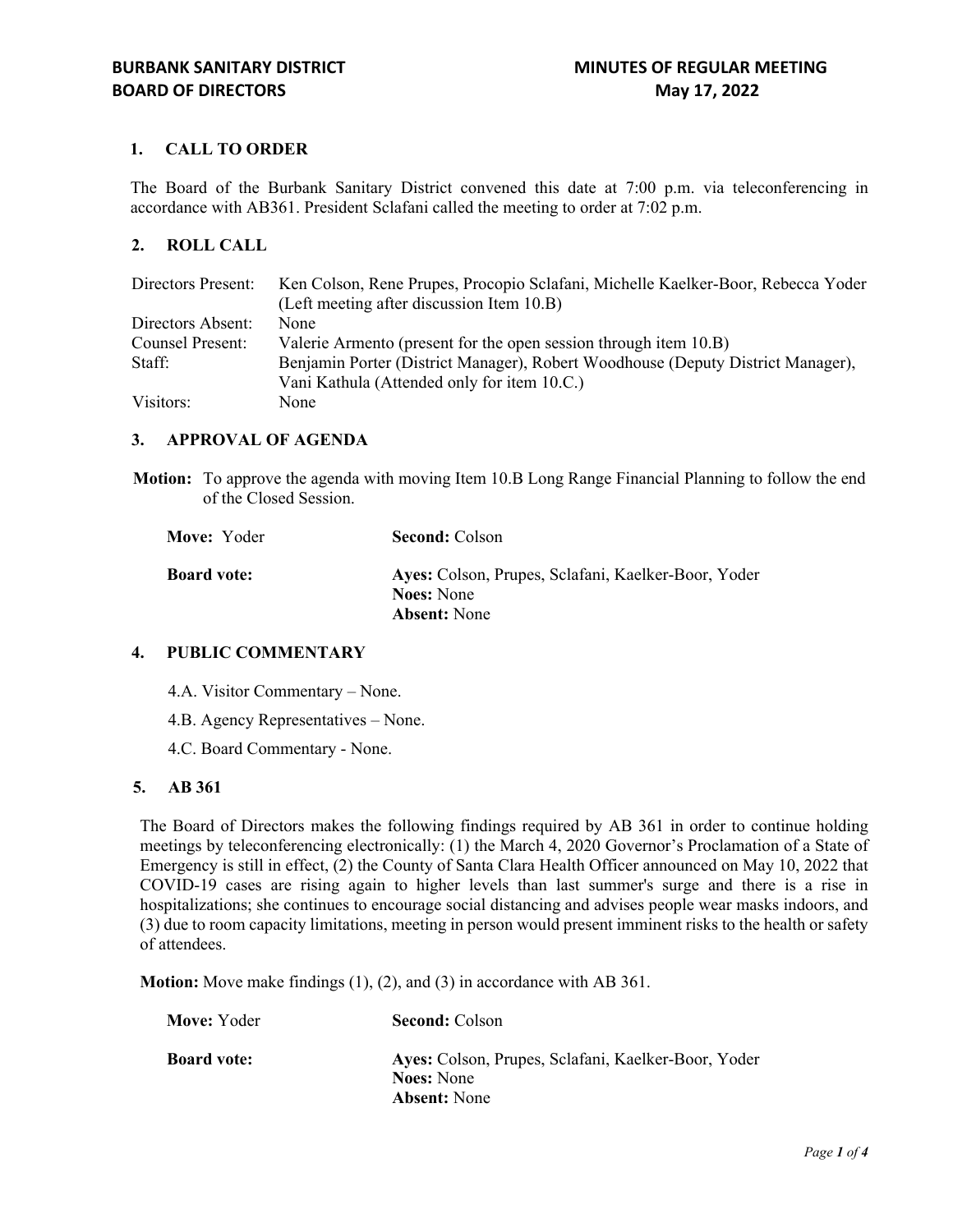## **6. CLOSED SESSION**

### 5.A. CONFERENCE WITH LEGAL COUNSEL –EXISTING LITIGATION

Government Code Section 54956.9(d)(1) Name of Case: County Sanitation District 2-3, West Valley Sanitation District, Cupertino Sanitary District, Burbank Sanitary District and the City of Milpitas v. The City of San Jose, The City of Santa Clara, and Does 1 through 50 inclusive.

Closed session discussion commenced at 7:12 pm and ended at 7:22 pm. Manager Porter and Deputy Manager Woodhouse were excused. No reportable action was taken at the closed session. Staff rejoined the regular session

10.B. Long Range Financial Planning. (Moved Item)

Board reviewed and discussed the information related to Cortese-Knox-Hertzberg Local Government Reorganization Act of 2000.

### **7. CONSENT CALENDAR**

7.A. Approval of Minutes from the Regular Meetings of April 19, 2022

**Motion:** To approve Meeting Minutes from the Regular Meetings of April 19, 2022.

| <b>Move:</b> Kaelker-Boor | <b>Second: Prupes</b>                                             |
|---------------------------|-------------------------------------------------------------------|
| <b>Board vote:</b>        | Ayes: Prupes, Sclafani, Kaelker-Boor, Colson<br><b>Noes:</b> None |
|                           | <b>Absent:</b> Yoder                                              |

#### **8. WARRANTS**

8.A. Approval of Warrants.

- 1. Mark Thomas & Company, Inc. (District Management Services and BSD CIPs)
- 2. First Tech Federal Credit Union (Board of Directors' Payroll)
- 3. Armento and Hynes, LLP (District Legal Services)
- 4. Richard Tanaka (District Advisor Services)
- 5. Cupertino Sanitary District (Common Interest Agreement Cost Sharing Jan Feb 2022)
- 6. Imperium First Consulting (Davis Bacon Wages Consultant for CIP Project)

#### **Motion:** To approve six (6) warrants as listed.

| <b>Move:</b> Kaelker-Boor | <b>Second: Colson</b>                                                                     |
|---------------------------|-------------------------------------------------------------------------------------------|
| <b>Board vote:</b>        | Ayes: Prupes, Sclafani, Kaelker-Boor, Colson<br><b>Noes:</b> None<br><b>Absent:</b> Yoder |

### **9. NEW BUSINESS**

None.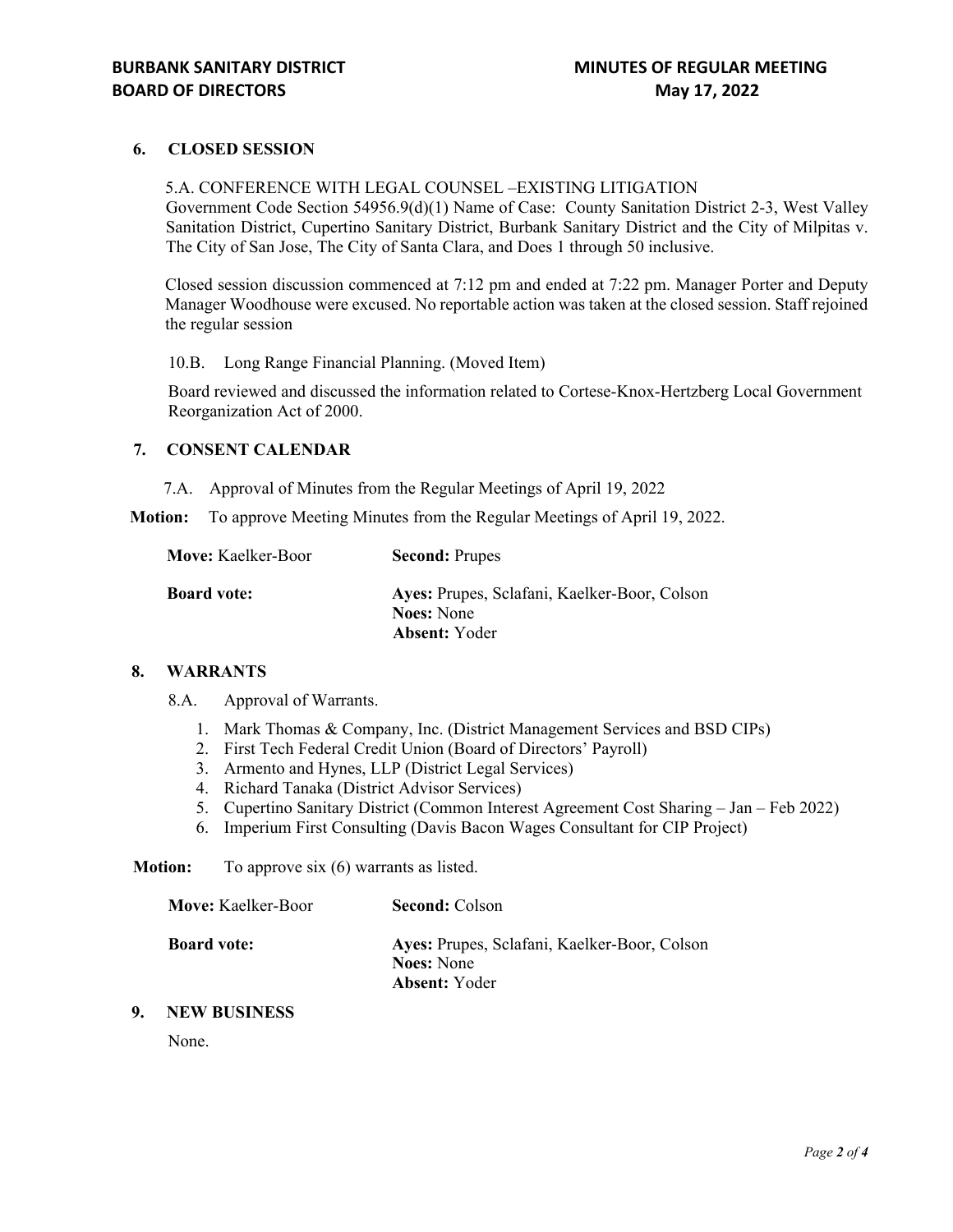### **10. OLD BUSINESS**

10.A. Status of SRF Loan and CIP Update.

Deputy Manager Woodhouse provided a description of the status of the CIP Project and SRF Loan.

10.B. Long Range Financial Planning.

Item was moved to follow the end of the closed session.

10.C. District Website Update.

Senior Engineer Kathula provided an update on the status of the website update.

- 10.D. GreenWaste Recovery, Inc. 1) Annual CPI Increase. 2) GreenWaste Quarterly Report Jan Mar 2022. 3) Annual Clean Up Day Update.
	- 1. Manager Porter provided a description of the GreenWaste agreement and their request for a rate increase based on CPI. GreenWaste rate increase is noted and filed.
	- 2. Board reviewed and noted the GreenWaste Quarterly Report.
	- 3. GreenWaste contact information for Annual Clean Up Day was provided to Board for their use. The Board discussed the Clean Up Day flyer and distribution to customers who do not receive paper bills.
- 10.E. California Low-Income Household Water Assistance Program (LIHWAP) Update.

Manager Porter reported that BSD is not eligible to participate in the California LIHWAP.

10.F. Public Hearing for FY2022-2023 Taxroll Collection on June 21, 2022. Board action required: Select Rose Garden Library as the venue of Public Hearing.

**Motion:** To have the Public Hearing remotely

| <b>Move:</b> Kaelker-Boor | <b>Second: Colson</b>                                             |
|---------------------------|-------------------------------------------------------------------|
| <b>Board vote:</b>        | Ayes: Prupes, Sclafani, Kaelker-Boor, Colson<br><b>Noes:</b> None |
|                           | <b>Absent:</b> Yoder                                              |

10.G. Form 470 Filing Update. Board action required: Complete individual filling by 7/31/22. Board members to file Form 470 by 7/31/22.

10.H. COVID-19 Update.

No update.

### **11. HOUSEKEEPING ITEMS**

11.A. Updates on Housekeeping Items.

No update.

11.B. Agenda Items for Next Upcoming Meeting.

Move the Long-Range Financial Planning agenda item to occur immediately after the end of the closed session.